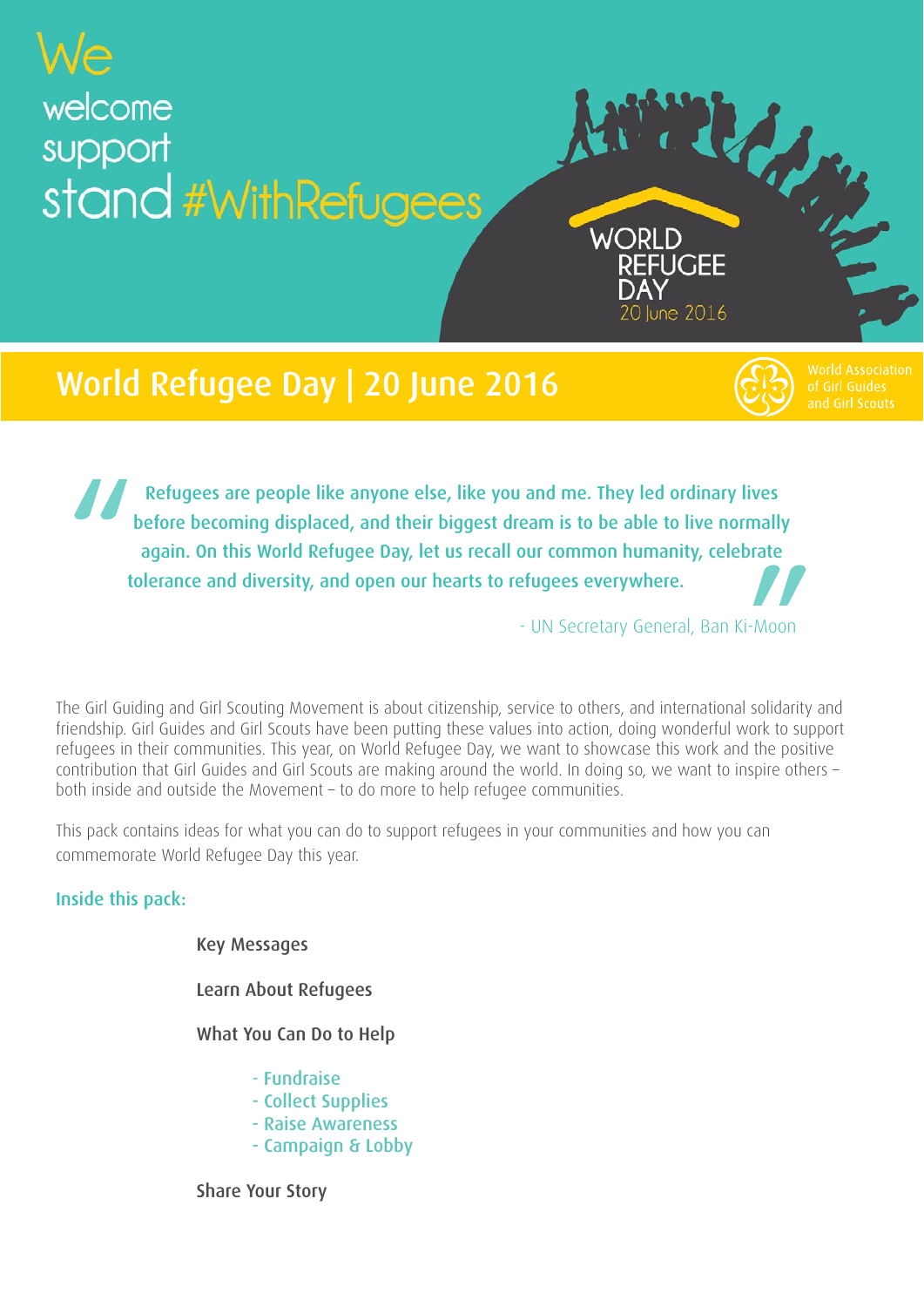# Key Messages:

- There are more people currently displaced by conflict than at any point since World War II. This is a humanitarian crisis of unprecedented proportions.
- We can and we must take action to support refugees, who deserve our empathy and support. Refugees are just like you and me – they are making the natural choice to flee from dangerous situations of war and conflict.
- The Girl Guiding and Girl Scouting Movement is about citizenship, service to others, and international solidarity and friendship. We believe in helping others in need.
- Not enough is currently being done to support refugees, particularly girls and women. We are asking governments and humanitarian agencies to provide more comprehensive and holistic support. In addition to basic living requirements – including food, clothing, and shelter – girls and young women also need:
	- Protection from gender-based violence
	- Safe spaces and psychosocial support
	- Education including livelihoods and skills training to rebuild their hopes for the future
- We call on governments to:
	- Open their borders and accept more refugees
	- Allocate more financial resources to support refugees
	- Track whether those resources go toward the needs of women and girls
	- Work in partnership with local and international NGOs to meet the challenges of this crisis

For full details on WAGGGS' position on the refugee crisis and our recommendations, please read our policy paper [here](https://www.wagggs.org/documents/1067/WRD_PolicyPaper_EN.pdf).

## Learn About Refugees

There are a lot of misconceptions out there about refugees. Many people don't understand the roots of the current refugee crisis and why so many people have been forced to flee their homes. Take the opportunity on this year's World Refugee Day to learn more about refugees' situations using some of the following resources:

- Read personal stories from refugees and the ordeals they've been encountered on their journeys on the [UNHCR's Tracks Project](http://tracks.unhcr.org/) website.
- Explore this great collection of educational resources that [the Guardian](http://www.theguardian.com/teacher-network/2015/may/25/how-to-teach-refugees) has put together to find creative activities you can use with children and young people of all ages to understand more about refugees and their circumstances.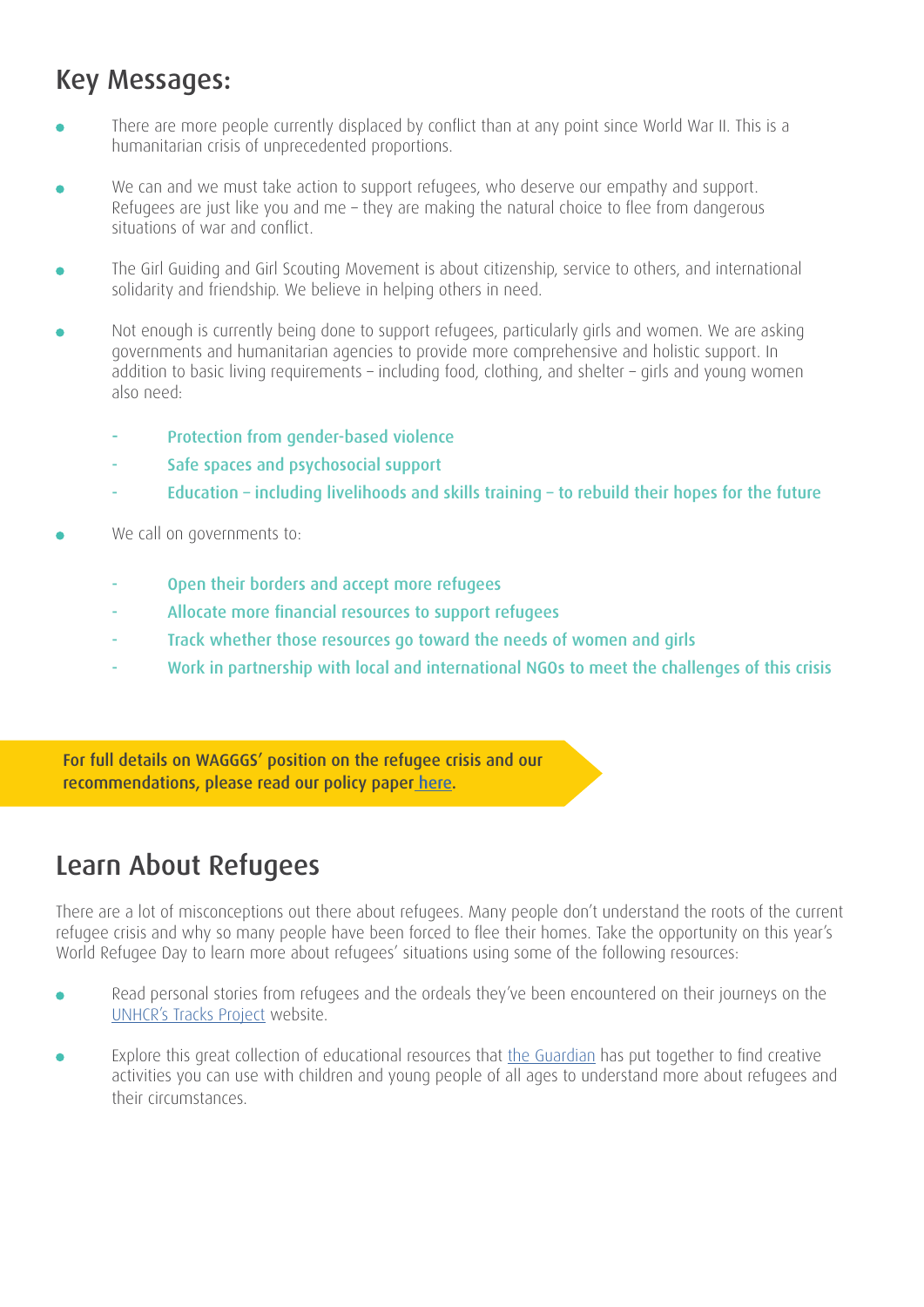# What You Can Do To Help

Many people want to do something to help refugees in their community and around the world, but don't know what to do. Here are some ideas to get you started:

## Fundraise

#### 1) Decide first who you want to fundraise for. Your options might include:

- Your own Member Organization, if your association is already doing work to support refugees.
- A Member Organization in another country that is supporting refugees. Contact WAGGGS and we can put you in touch with Member Organizations doing great work in Europe, the Middle East, and Africa.
- [WAGGGS](https://www.wagggs.org/en/)
- [UNHCR](http://www.unhcr.org.uk/)
- Another local or international charity supporting refugees

#### 2) Choose a creative way to raise money for your chosen charity. Ideas might include:

- Host a film night. Show a movie related to the refugee crisis and donate the proceeds from ticket sales.
- Run, walk, or cycle. Ask your friends and family to sponsor you to participate in a marathon or cycling event.
- Host an event. This could be a dinner, an exhibition, a quiz night, a poetry reading whatever you like!
- Challenge yourself. Set yourself a challenging task (e.g. giving up something you love for a month) and ask family and friends to sponsor you to meet your goal.
- Crowdfund. Use a platform like [JustGiving](https://home.justgiving.com/) or [VirginMoneyGiving](http://uk.virginmoneygiving.com/giving/) to support your fundraising efforts.

## Collect Supplies

You can directly support refugees by collecting and donating items that they need. The first step is to find a charity in your local area that is taking donations and ask them what kinds of items they are accepting. Be sure to ask your local charity what will be most useful first before you start a collection. Once you know what to donate, then you can start collecting!

#### Refugees may need items like:

- Clothes, shoes, coats, scarves, hats
- Toiletries like toothbrushes, toothpaste, hairbrushes, shower gel
- Stationary supplies like pens, pencils, notepads
- Books, toys, instruments

### Raise Awareness

As the number of refugees has continued to increase in recent years, so have the levels of fear and xenophobia directed against them. It is important to raise awareness about refugees – who they are, why they are fleeing, and why they need and deserve our support. Some things you can do to raise awareness and encourage more open and accepting attitudes toward refugees include:

- Write an article for your local newspaper about why you stand #WithRefugees.
- Interview refugees and, with their permission and involvement, help them share their stories. This could be on a blog, through a photo exhibition, at a panel discussion or event, or in whatever format you think would be best for your community.
- Get on social media! Use the following hashtags to spread the word:  $\bullet$ #WithRefugees - This is the official hashtag chosen by UNHCR for this year's World Refugee Day. #ScoutGuideSupport #Refugees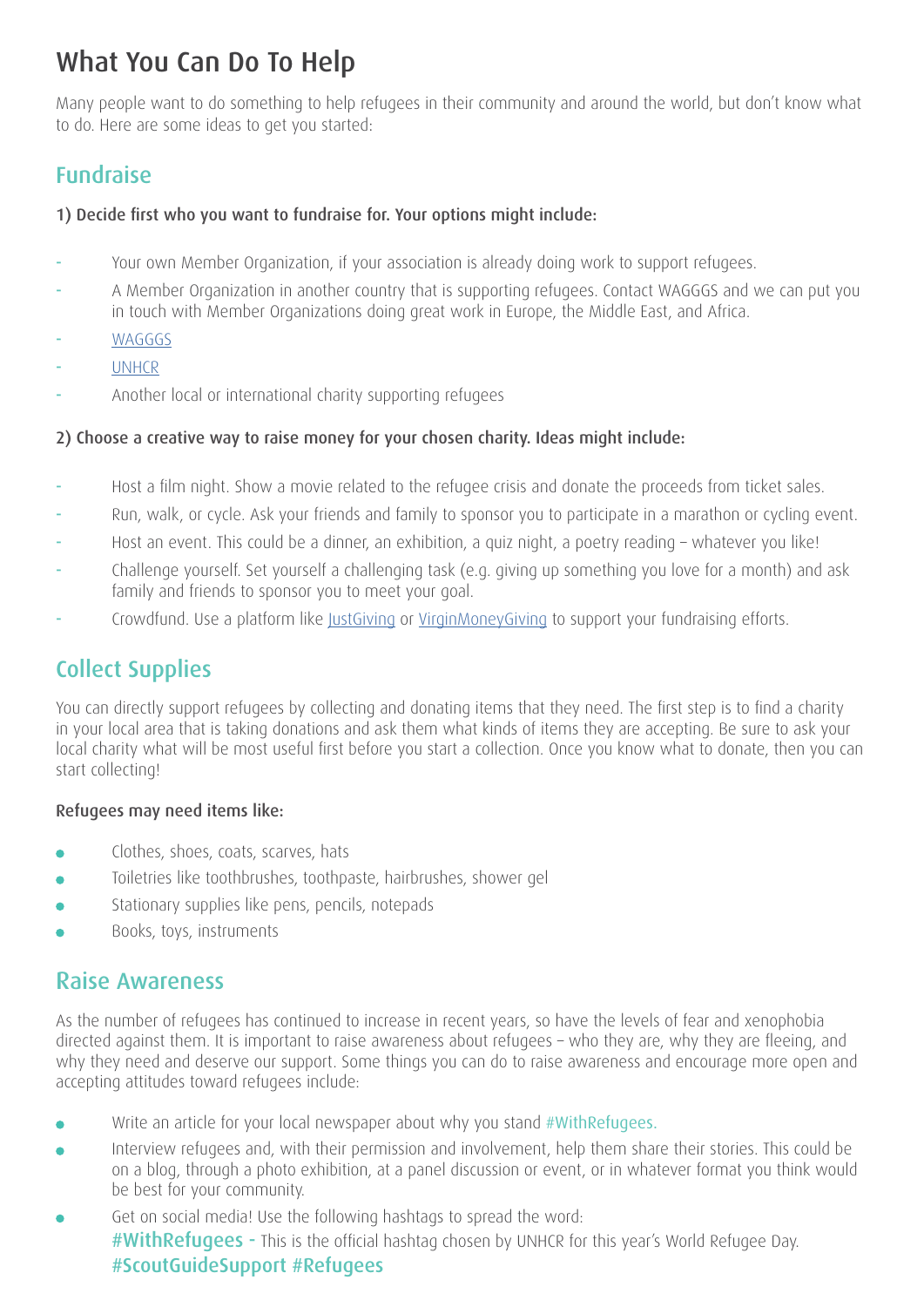## Campaign and Lobby

The current response to the refugee crisis is severely inadequate. You can speak out and ask your government to do more to support refugees:

- Sign UNHCR's petition saying you stand #WithRefugees. UNHCR will use this petition to lobby governments at the UN General Assembly in September. This petition is available to sign [here](http://www.unhcr.org/refugeeday/cy/).
- Start your own petition asking your government to accept more refugees or to devote more resources to support their needs. A [petition in the UK](https://petition.parliament.uk/petitions/105991) received over 450,000 signatures and was debated in Parliament.
- Write a letter to your elected officials. Bethany Garden, a Brownie in Scotland, [wrote a letter](https://www.wagggs.org/en/news/living-promise-girls-guides-and-girl-scouts-supporting-refugee-children/) to the UK Prime Minister urging him to do more to support refugees. You could get your fellow Guides and Scouts across your country to join in and write letters too!
- Do something creative to show your government how important this issue is. Chinese artist Ai Wei Wei covered a German concert hall with [14,000 lifejackets](https://www.facebook.com/ajplusenglish/videos/685790931562417/) to commemorate those who lost their lives at sea trying to make the journey to Europe. And activists from Amnesty International Netherlands laid out [400 welcome mats](https://az734552.vo.msecnd.net/cache/0/f/c/a/3/2/0fca3226f816a08bc8b7c6ad546f6e6f700ebfe5.jpg) outside the Dutch Parliament to show their support for refugees. With the permission of your local officials, you could organize your own demonstration or installation outside an important building or in a public space in your city.

# Share Your Story

These are just a few ideas to help you start thinking what you could do on World Refugee Day, and throughout the year, to support refugees.

#### Whatever you choose to do, let us know!

Take a photo of your Guides and Scouts in action supporting refugees. Be sure to include the #WithRefugees sign provided below somewhere in your photo.

Then share your photo with us by tweeting @wagggs\_world using #WithRefugees or sharing with us on Facebook.

We look forward to hearing from you about how you are helping refugees wherever you are and to sharing your stories with our global community.